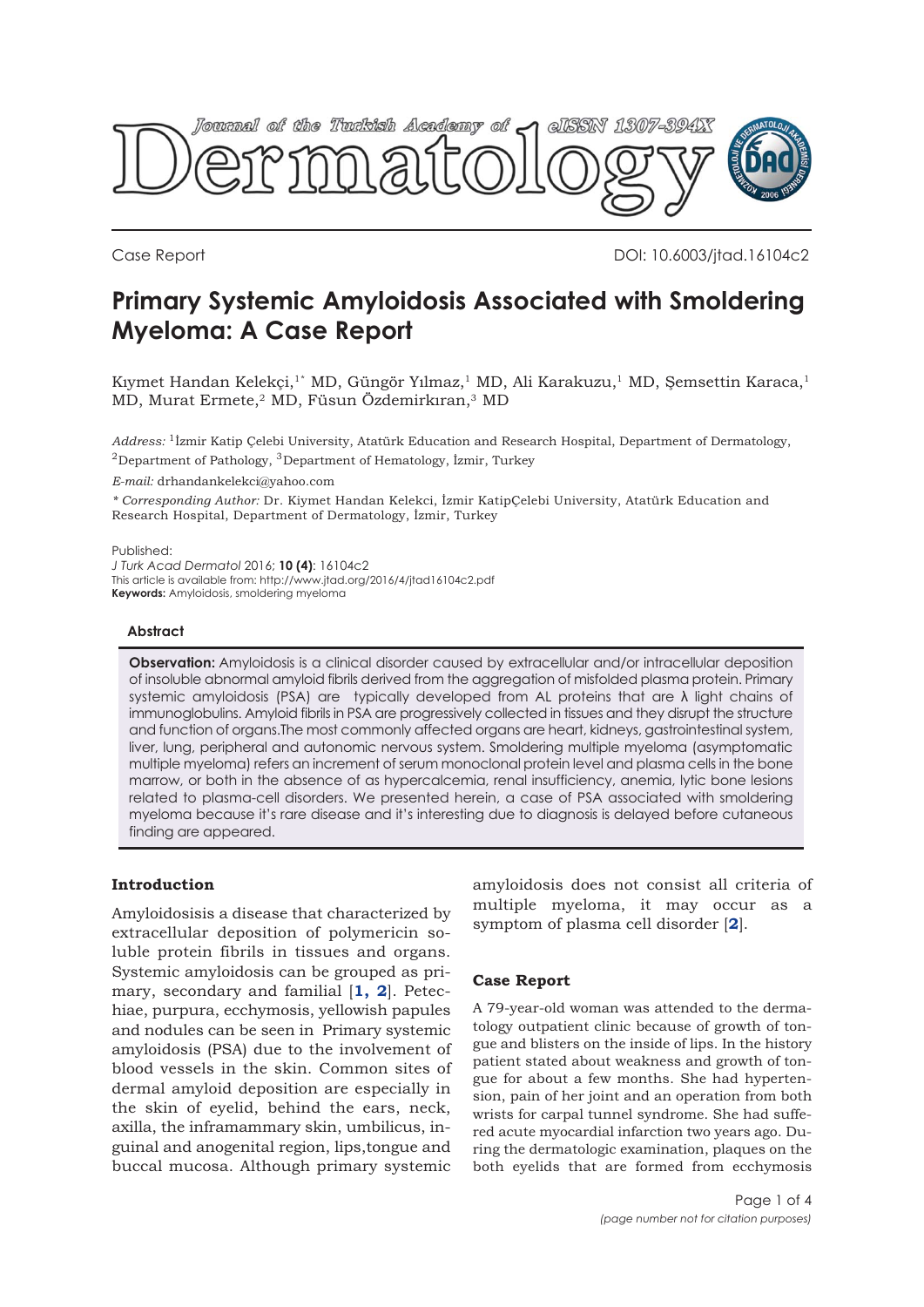

Figure 1. Translucent and waxy yellowish papules with underlying ecchymoses on periorbital region

areas accompanying asymptomatic yellowish papules and inside the lower lip are observed (**Figures 1 and 2**). Gray-brown papuler lesions were seen on the gluteal region and around the anus (**[Figure 3](#page-2-0)**). Hematoxylin and eosin staining was demonstrated intense eosinophilic amyloid deposition that is characterized with long and thin cleavages; from the dermal biopsy obtained from tongue, internal part of lower lip and gluteal area. In the immunohistochemistry positively staining with Congo red, AL amyloid accumulation with orange and light brown colors and typical image of amyloid with apple-green color staining, under polarized light has been showed (**Figures 4a, b and c**[\). Amyloid deposits in abdominal subcutaneous](#page-2-0) fat biopsy performed negative. Complete blood count tests (platelet: 376x109/l, leucocyte: 10x109/l, sedimentation: 38mm/hour) increased borderline. Biochemical tests included serum albumin, globulin, lactic dehydrogenase, calcium, renal and liver function tests, and posterior anterior lung graphy were evaluated as normal. Mild proteinuria identified on 24 hours urine test with result of 20mg/dl (Normal:1-14). In serum and 24-hour urine immunofixation electrophoresis confirmed immunoglobulin kappa light chain mo-



**Figure 2.** Primary systemic amyloidosis with involvement tongue

noclonal gammopathy. Increasing in serum kappa light chain (102 mg/dlnormal: 6,7-22,4) and lambda chain (36,6 mg/dl normal: 8,3-27), reduction of Ig M (22,6mg/dl normal: 56-352), IgA (51,8mg/dl normal: 70-312) was found. In the form of CD38 and CD138 positive focal cluster,15% plasma cell infiltration was observed in bone marrow biopsy. Amyloid deposition was not showed in the bone marrow and endoscopic biopsy of the rectum. Any osteolytic lesion was not detected in bone survey. In echocardiographic examination; ejection fraction was 60%; minimal mitral insufficiency, first degree aorthic insufficiency were showed but any hyperechogenicity was not found suggesting amyloid deposition.Electromyography (EMG) for evaluation of polyneuropathy was normal. Finally, our patient was diagnosed as PSA associated with smoldering multiple myeloma clinically, histopathologically and blood analysis. We recommended to the patient about advanced cardiac evaluation (cardiac magnetic resonance imaging) but patient did not accept. Moreover the patient has not come to follow up after than last visit.

#### **Discussion**

Primary systemic amyloidosis or light chain amyloidosis (AL) is a disease characterized by the clonal population bone marrow monoclonal plasma cells producing types of kappa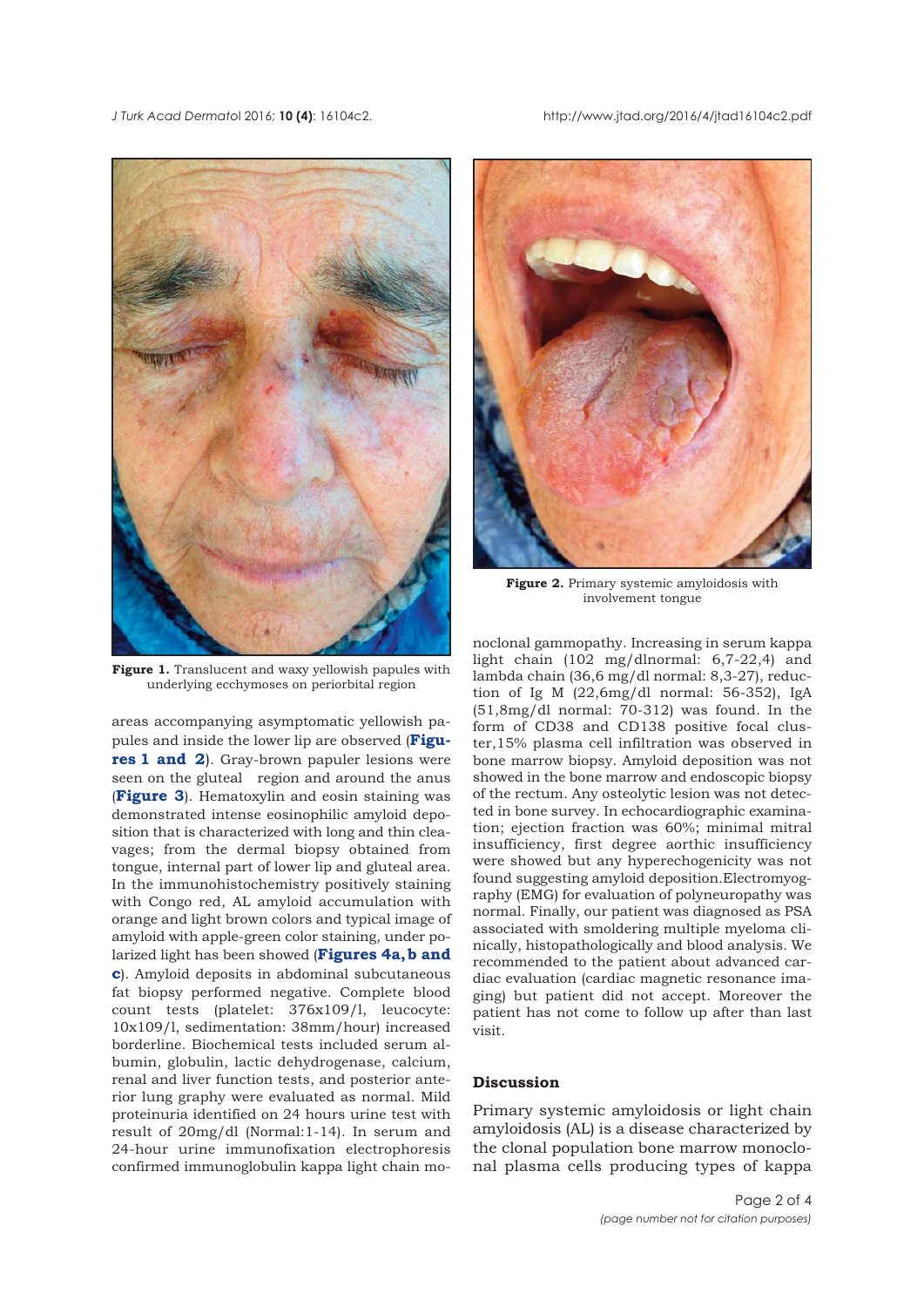<span id="page-2-0"></span>

Figure 3. Gray-brown papules on the gluteal region and around the anus

and lambda light chain [**[3](#page-3-0)**]. The exact etiopathogenesis of amyloid formation remains unclear [**[4](#page-3-0)**]. It's also called Lubarsh-Pick disease, occurs usually after age 50 and has a 3:1 male-female ratio. The prevalence of amyloidosis associated with multiple myeloma varies between 13-26%. In 15% of patients with multiple myeloma develop amyloidosis [**[1, 5](#page-3-0)**]. Although AL amyloidosis diagnosed patients with multiple myeloma, 80% of them does not fulfill the criteria [**[6](#page-3-0)**]. Smoldering multiple myeloma is an asymptomatic proliferative disorders plasma cells with a high risk of progression to multiple myeloma. It refers an increment of serum monoclonal protein level of 3 g per deciliter or more, 10% or more plasma cells in the bone marrow, or both in the absence of as hypercalcemia, renal insufficiency, anemia, lytic bone lesions related to plasma-cell disorders [**[7](#page-3-0)**]. *Kyle* et al. reported in one study of 494 cases of PSA only 3% of cases were associated with smoldering multiple myeloma [**[6](#page-3-0)**]. In the patient serum protein electrophoresis and immunofixation



**Figures 4a, b and c.** (a) Intense eosinophilic amyloid deposition with long and thin cleavages.(H&E×200), (b) Congo red dye revealing orange and light brown staining of amyloid substance.(H&E×200), (c) Congo red stain showed typical image of amyloid with apple-green birefringence under polarized light microscope

tests immunoglobulin kappa light chain monoclonal gammopathy was found. Identification of 15% atypical plasma cells in bone marrow biopsy, were consistent with smoldering multiple myeloma.

Skin findings are atypical in PSA and the first major symptoms usually do not appear as [**[1](#page-3-0)**]. The most common skin manifestations are petechiae ,purpura, ecchymosis, waxy yellow translucent papules, plaques, nodules [**[2](#page-3-0)**]. Amyloid accumulation in the periorbital region and tongue is an important manifestation of the disease by trauma or spontaneously developed. Waxy papules, plaques and nodules on tongue can cause macroglossia [**[5,](#page-3-0) [7](#page-3-0)**]. Macroglossia is seen in approximately 10% of patients with AL amyloidosis and it is pathognomonic for disease [[2](#page-3-0)]. Other rare cutaneous conditions are hyperpigmentation, infiltrate similar to scleroderma, alopecia, nail dystrophies, cutis laxa and lesions similar to cutis verticis girata [**[2,](#page-3-0) [5](#page-3-0)**]. Our patient had ecchymosis lesions on the periorbital and she had also yellow translucent waxy papules and plaques which tend to coalescence on the eyelids, tongue and the inside of lower lip.

Clinical systemic manifestations of amyloidosis variable, it can be complicated or unclear but nonspecific malaise, and weight loss is found in almost all of patients [**[1, 8](#page-3-0)**].